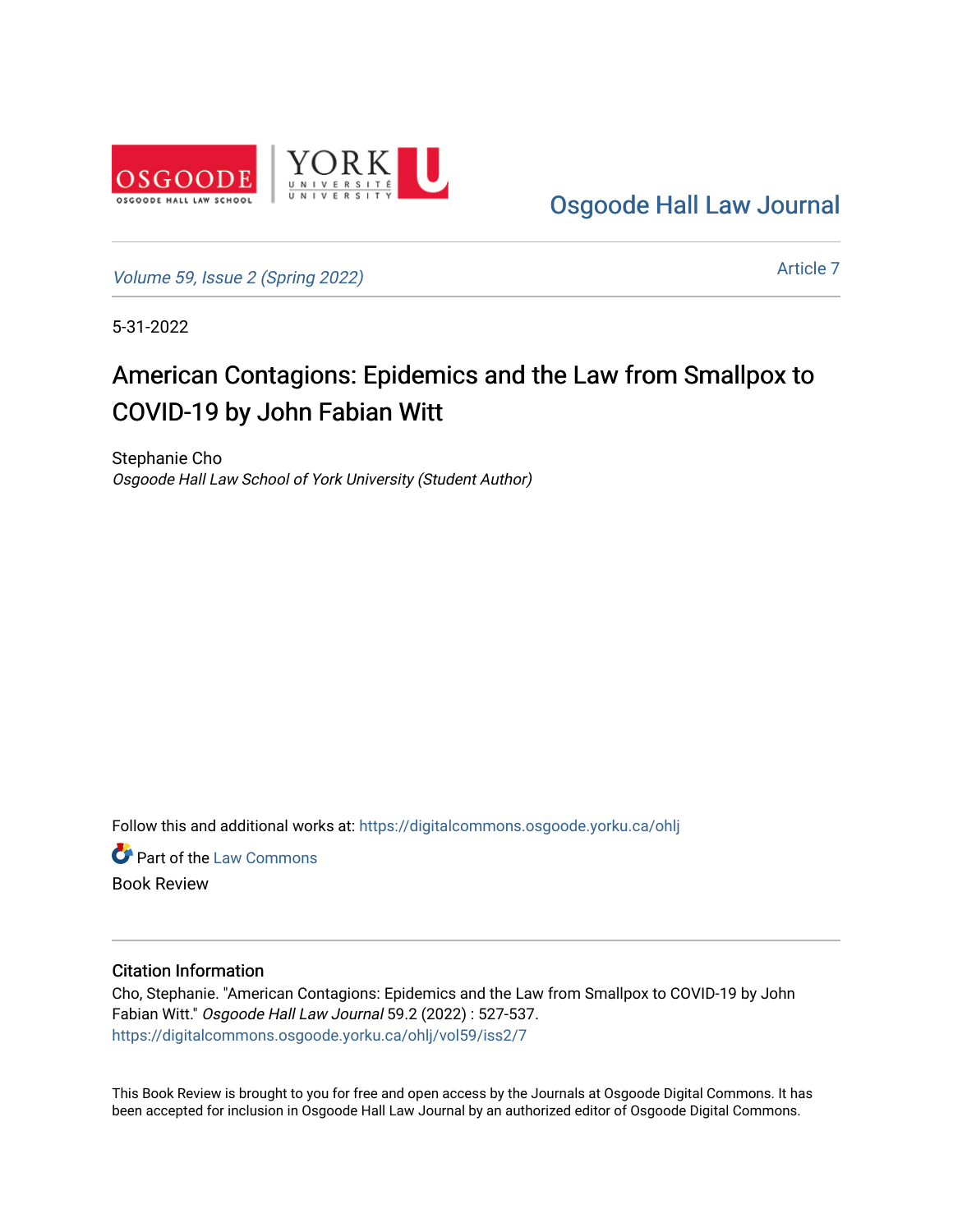### American Contagions: Epidemics and the Law from Smallpox to COVID-19 by John Fabian Witt

#### Abstract

At the time of writing, the coronavirus known as COVID-19 has swept across the world and affected nearly every aspect of daily life as we know it. Canada has had approximately 20 thousand deaths and about 780 thousand total cases and the United States has had over 400 thousand deaths and more than 25 million total cases.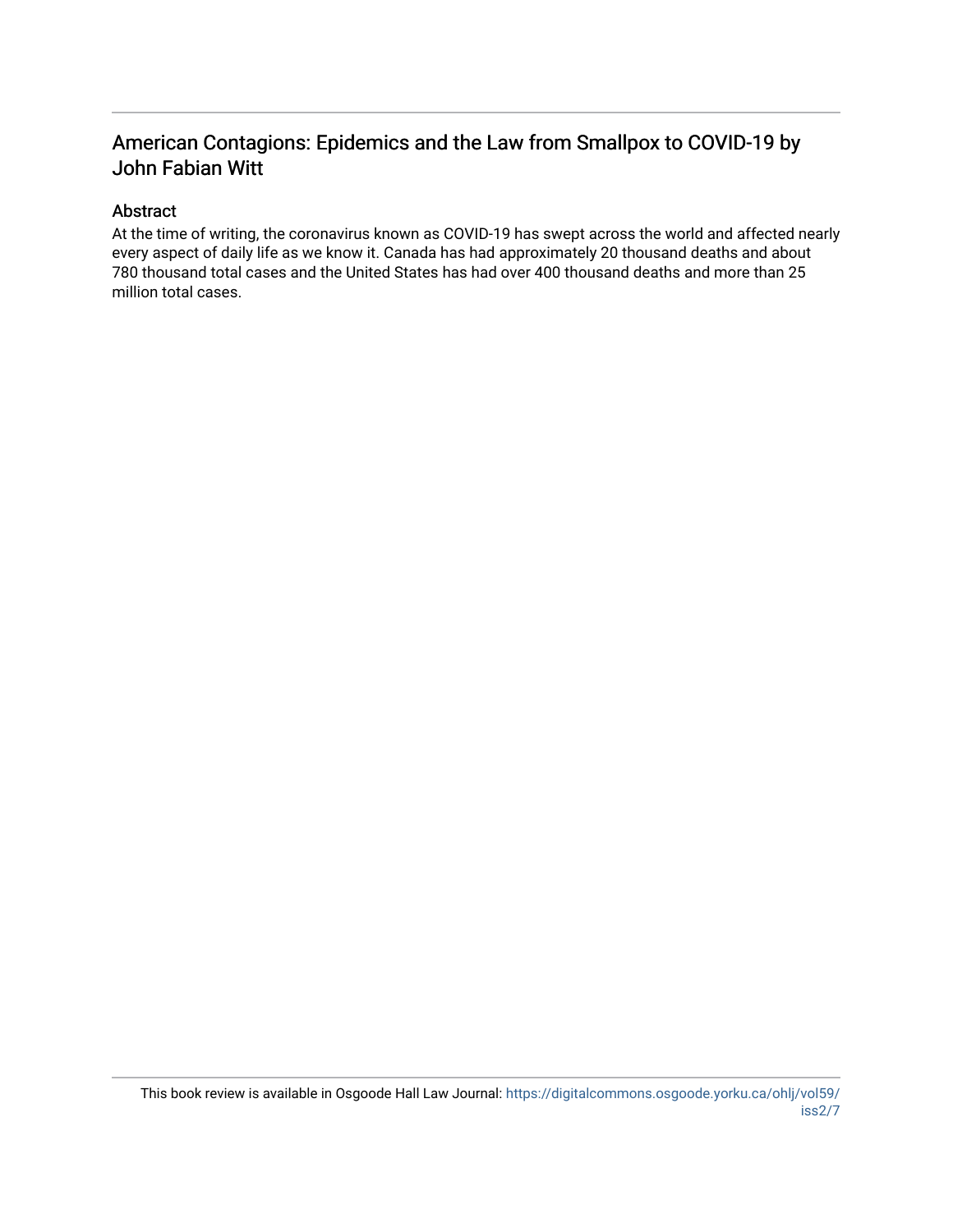#### Book Review

## *American Contagions: Epidemics and the Law from Smallpox to COVID-19* by John Fabian Witt1

#### STEPHANIE CHO2

"American law has been liberal for people with political clout—and authoritarian for those without it."3

AT THE TIME OF WRITING, the coronavirus known as COVID-19 has swept across the world and affected nearly every aspect of daily life as we know it. Canada has had approximately 20 thousand deaths and about 780 thousand total cases and the United States has had over 400 thousand deaths and more than 25 million total cases.<sup>4</sup> Masking policies, mandatory lockdowns, and

<sup>1.</sup> (Yale University Press, 2020).

<sup>2.</sup> JD (2021), Osgoode Hall Law School.

<sup>3.</sup> "Fierce cover design for my new book on the legal history of epidemics in the U.S. E-book in August from @yalepress, paper in October. American law has been liberal for people with political clout—and authoritarian for those without it. yalebooks.yale. edu/book/978030025" (10 July 2020), online: *Twitter* <twitter.com/JohnFabianWitt/ status/1281544483834863619>.

<sup>4.</sup> See Government of Canada, "Coronavirus Disease 2019 (COVID-19) Epidemiology Update" (last visited 29 January 2021), online: <web.archive.org/web/20210131234311/ https://health-infobase.canada.ca/covid-19/epidemiological-summary-covid-19-cases. html>; Centers for Disease Control and Prevention, "COVID Data Tracker Trends in Number of COVID-19 Cases and Deaths in the US Reported to CDC, by State/ Territory" (last visited 26 January 2021), online: <covid.cdc.gov/covid-data-tracker/#trends\_ totalcases|tot\_cases|select>; Centers for Disease Control and Prevention, "COVID Data Tracker Trends in Number of COVID-19 Cases and Deaths in the US Reported to CDC, by State/Territory" (last visited 26 January 2021), online: <covid.cdc.gov/ covid-data-tracker/#trends\_totaldeaths|tot\_deaths|select>.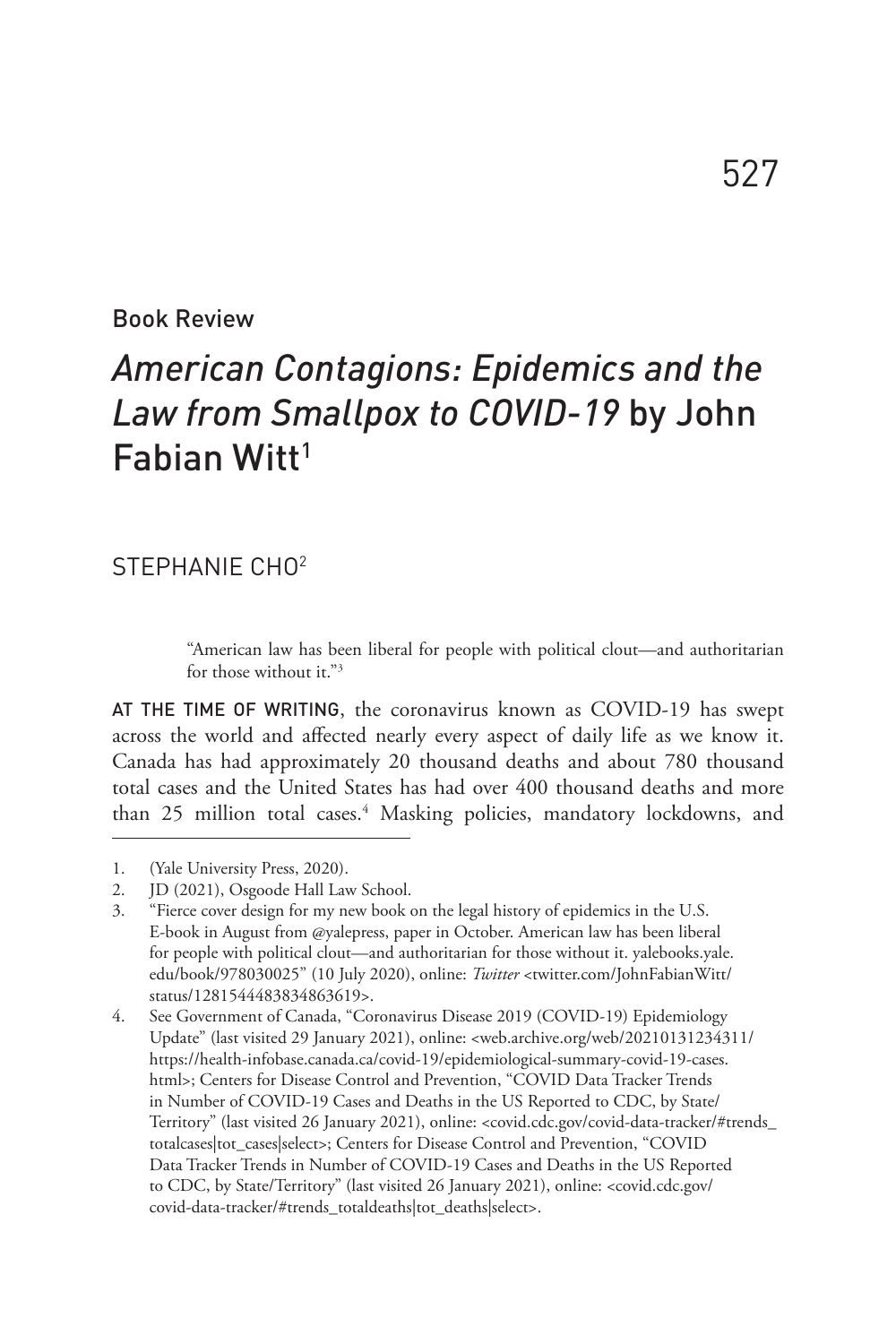public health headlines have created a cacophony of legal actions and rapidly evolving circumstances. *American Contagions: Epidemics and the Law from Smallpox to COVID-19* ("*American Contagions*") by John Fabian Witt provides some historical context behind the current pandemic response in the US and demonstrates how the pandemics of the past have informed the current US political-legal landscape. Drawing on his experience as a Professor of Law at Yale Law School with a PhD in history,5 Witt identifies key trends in how the US has responded to epidemics throughout history and exposes the underlying discrimination in the laws governing health policy, which has exacerbated the problem of inequality in the era of COVID-19. Ultimately, this timely book adds to the current discourse on social justice and inequality. With its direct and compelling style, *American Contagions* is a worthwhile read for anyone whose life has been affected by COVID-19.

Beginning with the smallpox epidemic in the 1760s, Witt discusses the historical interplay between the two schools of thought that have emerged within the context of law and public health: "sanitationism" and "quarantinism."6 Sanitationism is the liberal movement that aims to "eliminate environments that breed disease."7 Quarantinism is described as the authoritarian "exercise of forceful controls over the bodies and lives of [a country's] subjects," which includes lockdown and quarantine orders.<sup>8</sup> Through some combination of these two perspectives, governments have used their "police power" or their power to "secure and promote the public welfare…by restraint and compulsion" to achieve certain public health objectives.<sup>9</sup> Witt contends that approaching public health issues from either of these competing theories results in disparate effects on different communities.<sup>10</sup> More specifically, both sanitationism and quarantinism have historically been used to disproportionately favour white middle class or wealthy citizens and oppress minorities, immigrants, and those living in poverty.<sup>11</sup>

Witt makes it clear that, throughout history, public health crises bring about a tension between individual rights and public welfare. This tension manifests itself in legal solutions that fall along a spectrum between the exercise

<sup>5.</sup> See Yale Law School, "John Fabian Witt" (last visited 6 Dec 2020), online: <law.yale.edu/ john-fabian-witt>.

<sup>6.</sup> *Supra* note 1 at 8.

<sup>7.</sup> *Ibid.*

<sup>8.</sup> *Ibid*.

<sup>9.</sup> *Ibid* at 3, citing Ernst Freund, *The Police Power: Public Policy and Constitutional Rights* (Callaghan & Company, 1904) at 3.

<sup>10.</sup> See *e.g.* Witt, *supra* note 1 at 9.

<sup>11.</sup> See *e.g. ibid* at 9, 48, 140.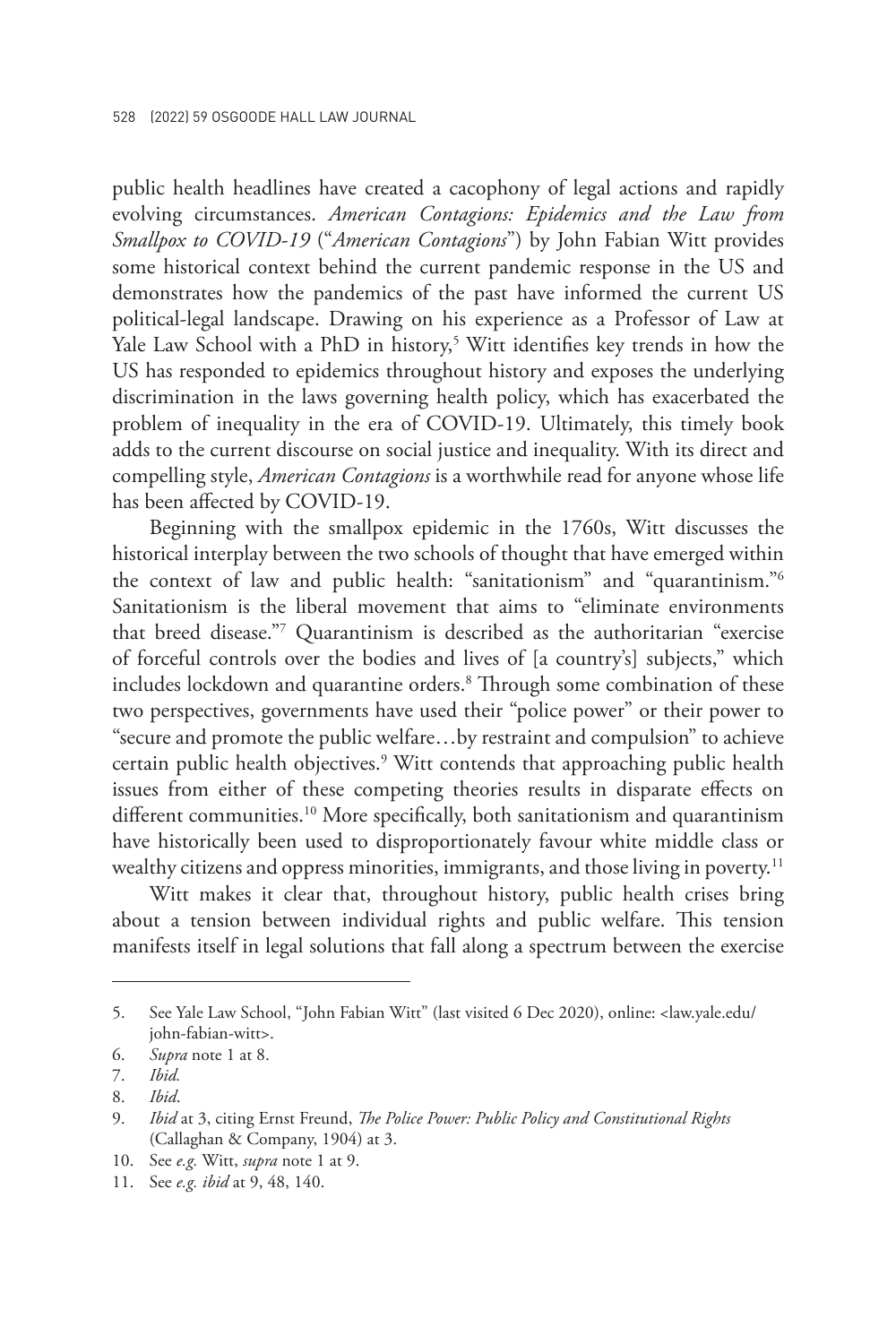of government control and respect for individual freedoms. Witt reflects upon the historical extremes that have been driven by liberal sanitationism and authoritarian quarantinism, and provides examples of decisions supported by both perspectives, exposing the reader to the complex motivations and contexts that inform each point of view.

For example, on one end of the sanitationism spectrum, "progressive sanitationism" aimed to uplift all members of society by including protection for all members of the community using the definition of good hygiene.<sup>12</sup> It sought to improve the lives of the poorest Americans who were seen as a vulnerable group that could easily contract and therefore perpetuate disease.13 On the other end of this spectrum, "conservative sanitationism" viewed hygiene as a way to protect "elites" from contagions and maximize the value of the poorer and more vulnerable labour force.<sup>14</sup> Even though both versions of sanitationism share the same baseline belief that hygiene can meaningfully affect public health, Witt makes it clear that a policy's underlying perspective shapes that policy's outcome. While progressive sanitationism's aim is to eradicate the social conditions and environments that are the determinants of disease,<sup>15</sup> conservative sanitationism villainizes those with poor hygiene and equates them to people of poor moral character that deserve coercive action.16

The disproportionate effect of public health policy on vulnerable populations also emerges within quarantinism. Witt describes how quarantines have historically been used as tools of control and power over "people of colour, the poor, and immigrants."17 For example, Native Americans were quarantined and left to struggle without assistance through infectious disease outbreaks;<sup>18</sup> in the 1900s there was a lockdown of Chinatown in San Francisco due to a suspected case of bubonic plague where only white people were permitted to freely exit the quarantined area;<sup>19</sup> and in the most extreme case, African American communities were used as test subjects to study the effects of syphilis in 1932.<sup>20</sup> Even in the present day, Witt recounts how policies still reflect these warped perceptions of

<sup>12.</sup> *Ibid* at 26-27, 32, 140.

<sup>13.</sup> *Ibid* at 28.

<sup>14.</sup> *Ibid* at 31.

<sup>15.</sup> *Ibid* at 28-29.

<sup>16.</sup> *Ibid* at 30-32.

<sup>17.</sup> *Ibid* at 36.

<sup>18.</sup> *Ibid* at 38.

<sup>19.</sup> *Ibid* at 42, citing Nayan Shah, *Contagious Divides: Epidemics and Race in San Francisco's Chinatown* (University of California Press, 2001) at 120-56.

<sup>20.</sup> Witt, *supra* note 1 at 45.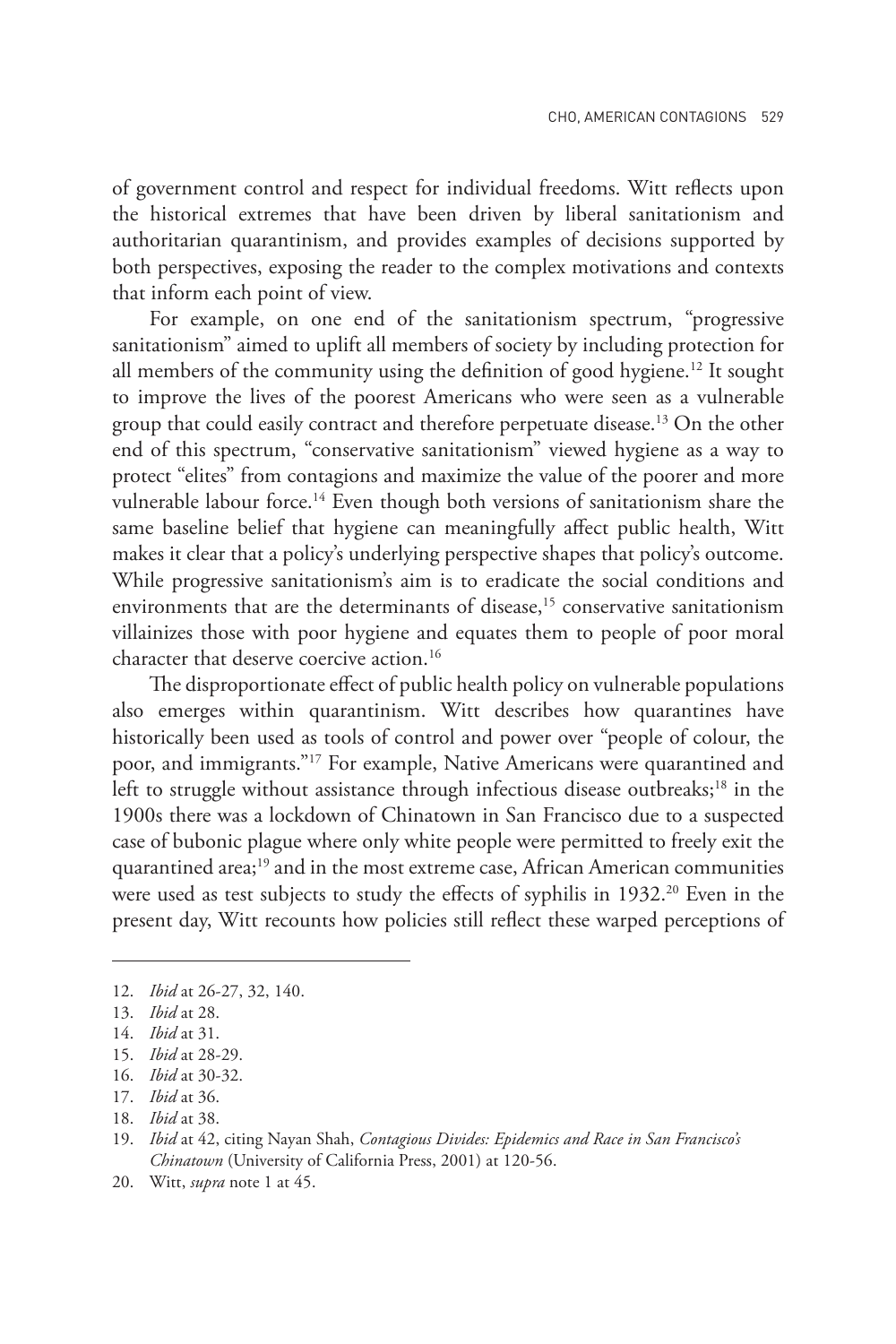protection and justice, using the recent example of President Donald Trump's 2020 immigration ban on Chinese graduate students and researchers amidst the ongoing COVID-19 pandemic.<sup>21</sup> Using the sanitationism and quarantinism schools of thought as examples, Witt discusses the diverse outcomes that result from public health policies informed by different perspectives.

The unequal consequences for different populations as a result of public health policies have also been seen in Canada. Although there have not been any overtly prejudicial policies, widespread quarantine and physical distancing rules have affected subsets of our population in different ways. Without providing adequate alternatives such as opening new shelter spaces or offering individuals other temporary housing options, quarantine and self-isolation rules are difficult to follow in homeless shelters.<sup>22</sup> Creating policies specifically with these populations in mind or in collaboration with local agencies can help to lessen the gap in care, for example, by creating dedicated sites for homeless populations affected by COVID-19, accompanied by the appropriate social support.<sup>23</sup> Neglecting to implement policies for certain populations also exacerbates existing disparities. For example, the lack of access to clean water for many First Nations communities renders them unable to effectively abide by handwashing directives.<sup>24</sup>

<sup>21.</sup> *Ibid* at 134.

<sup>22.</sup> See Melissa Perri, Naheed Dosani & Stephen W Hwang, "COVID-19 and People Experiencing Homelessness: Challenges and Mitigation Strategies" (2020) 192 CMAJ E716 at E716. For example, areas such as Montreal, Calgary, and the Region of Peel in Ontario have enacted procedures to move homeless people into hotels or motels. See *ibid* at E717, citing Sarah Leavitt, "Homeless Montrealers tested for COVID-19 will be housed in hotel for now," *CBC News* (25 March 2020), online: <www.cbc.ca/news/canada/montreal/ montreal-homeless-covid19-1.5509806>; Madeline Smith, "Some of Calgary's homeless to be sheltered in hotel, motel rooms during COVID-19 outbreak," *Calgary Herald* (20 March 2020), online: <calgaryherald.com/news/local-news/some-of-calgarys-homeless-to-besheltered-in-hotel-motel-rooms-during-covid-19-outbreak>; Region of Peel, News Release, "Peel implements COVID-19 prevention measures in shelter system and collaborates with community partners to create isolation and recovery programs" (23 April 2020), online: <www.peelregion.ca/news/archiveitem.asp?year=2020&month=3&day=23&file=2020323. xml> [Region of Peel, "Shelter Programs"].

<sup>23.</sup> See Perri, Dosani & Hwang*, supra* note 22 at E717-18. Notably, such dedicated sites have already been established in the Region of Peel and in Toronto. *Ibid* at E717, citing Jaspreet Khangura et al, "Why communities need to move fast, get creative to protect homeless from COVID-19," *CBC News* (2 April 2020), online: <www.cbc.ca/news/opinion/ opinion-covid-19-homeless-1.5516075>; Region of Peel, "Shelter Programs," *supra* note 22.

<sup>24.</sup> See Anne Levesque & Sophie Thériault, "Systemic Discrimination in Government Services and Programs and Its Impact on First Nations Peoples During the COVID-19 Pandemic" in Colleen M Flood et al, eds, *Vulnerable–The Law, Policy and Ethics of COVID-19* (University Ottawa Press, 2020) 381 at 385.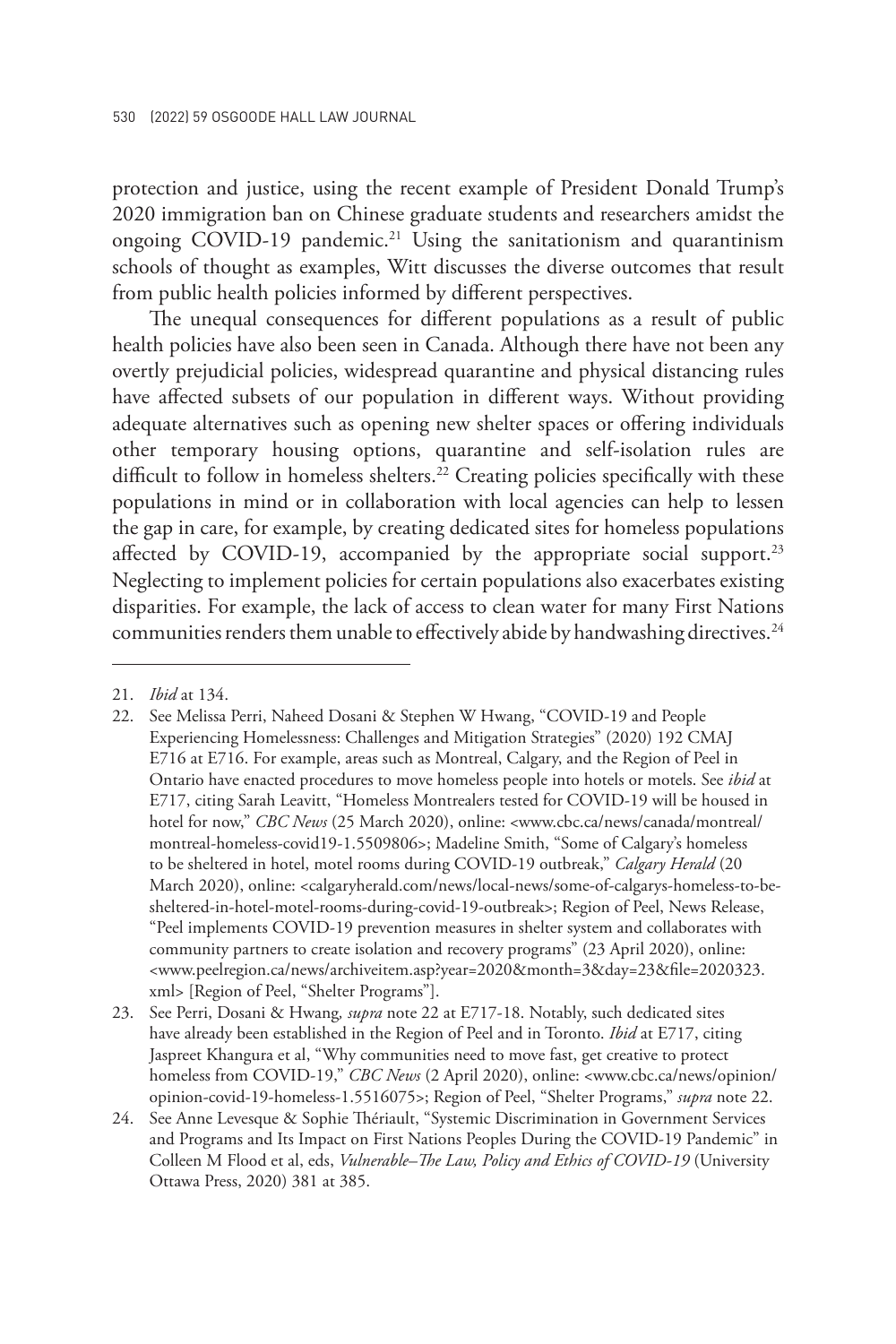Overcrowding and inadequate housing on reserves prevent community members from effectively quarantining or social distancing.<sup>25</sup> Ultimately, whether or not there is a direct correlation between poorer outcomes and implemented policies, in Canada, COVID-19 has disproportionately affected low-income residents, recent immigrants, and neighbourhoods that are the most ethnically and culturally diverse.<sup>26</sup> Compared to the least diverse neighbourhoods in Ontario, the most diverse communities had an infection rate that was three times higher, a rate of hospitalization that was four times higher, and death rates that were twice as high, even after adjusting for differences in age structure.<sup>27</sup> In the context of the privately funded US healthcare system discussed in Witt's book, these risks of unequal outcomes have likely been exacerbated.

To counter these injustices, Witt provides examples of advocacy that have resulted in positive change within the context of sanitationism. In the twentieth century, advocates like Lillian Wald and Florence Kelley sought to improve conditions for poor urban dwellers.28 "New sanitationists" believed that civil liberties were key to achieving public health goals,<sup>29</sup> which was effectively demonstrated by Witt's discussion of the widespread discrimination at the peak of the HIV/AIDS epidemic. Proponents of new sanitationism advocated for greater civil liberty, as quarantines counterproductively prevented those infected from seeking testing and treatment.<sup>30</sup> Witt also discusses the power of individual advocacy. Doctor Jonathan Mann and subsequently Lawrence Gostin and Wendy Parmet were instrumental in calling for increased education and clean supplies as appropriate solutions to the HIV/AIDS epidemic, and eventually proved that civil liberties were "now smart policy."31 Similarly, by choosing to address one of the largest healthcare crises in history from the perspective of the vulnerable,

<sup>25.</sup> *Ibid* at 385-86.

<sup>26.</sup> See Aaron Wherry, "One Country, Two Pandemics: What COVID-19 Reveals About Inequality in Canada," *CBC News* (13 June 2020), online: <www.cbc.ca/news/politics/ pandemic-covid-coronavirus-cerb-unemployment-1.5610404>; "Lower Income People, New Immigrants at Higher COVID-19 Risk in Toronto, Data Suggests," *CBC News* (12 May 2020), online: <www.cbc.ca/news/canada/toronto/low-income-immigrants-covid-19-infection-1.5566384>; Public Health Ontario, "Enhanced Epidemiological Study: COVID-19 in Ontario–A Focus on Diversity" (14 May 2020), online (pdf): <www. publichealthontario.ca/-/media/documents/ncov/epi/2020/06/covid-19-epi-diversity. pdf?la=en> [PHO, "Epidemiological Study"].

<sup>27.</sup> PHO, "Epidemiological Study," *supra* note 26.

<sup>28.</sup> See Witt, *supra* note 1 at 29.

<sup>29.</sup> *Ibid* at 87.

<sup>30.</sup> *Ibid* at 89.

<sup>31.</sup> *Ibid* at 90, 91, 94, 95.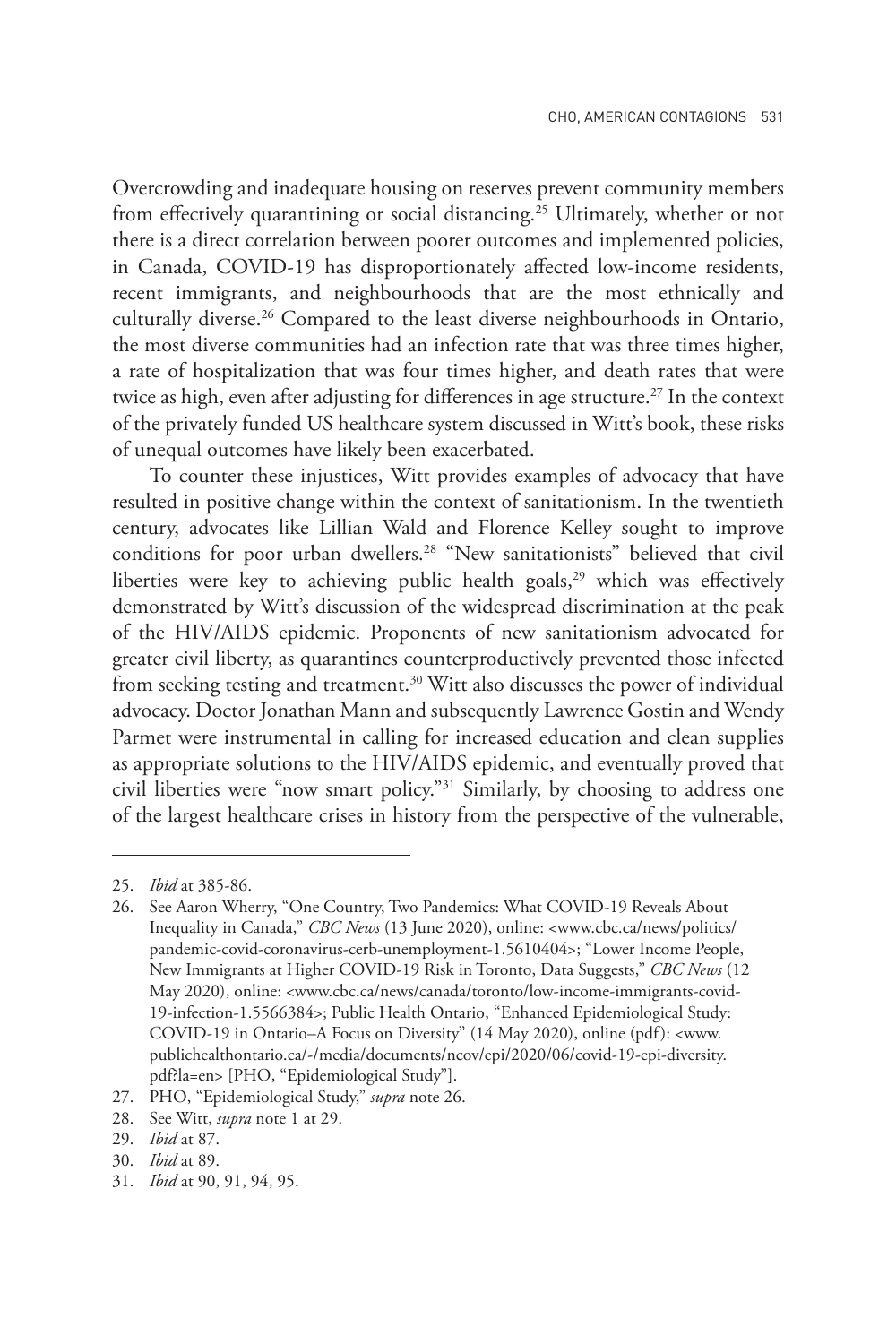Witt's book, perhaps purposefully, also gives a voice to many populations who have been historically overlooked.

Advocacy was also examined carefully in Witt's discussion on the role of courts in the context of a pandemic. Witt thoughtfully assesses the tension between their competing responsibilities of judicial oversight and constitutional protection of civil liberties, and their need to ensure public welfare without overstepping their jurisdiction. First recognized by the United States Supreme Court in 1824 in the case of *Gibbons v. Ogden*, the courts have acknowledged the state's authority to create and enforce policies in response to an epidemic.<sup>32</sup> For example, state courts have found it permissible for governments to clean streets, destroy dangerous buildings or property, and request mandatory vaccinations.<sup>33</sup> The courts stood by while federal immigration and border control measures included discriminating legislation such as the *Chinese Exclusion Act* in 1882 and the *Alien Labor Immigration Act* of 1891.<sup>34</sup> Courts also made it clear that authorities could impose quarantines and "other forceful health measures."35 For example, *Jacobson v. Massachusetts* gave expansive authorization for the state to require mandatory vaccinations for smallpox,<sup>36</sup> and the US Court in *Buck v. Bell* allowed the government to forcibly sterilize a young woman whose "feeblemindedness" was supposedly at risk of being passed onto her offspring.<sup>37</sup> In juggling the tension between civil liberties and state authority, Witt concedes that the courts have upheld individual liberties in the form of constitutional rights,38 with some courts recognizing that "sometimes constitutional questions could not be avoided."39 For example, judges in the District of California deemed the government-mandated, racially-targeted quarantine in San Francisco to be discriminatory.40 In other circumstances, courts have placed limitations on strict government quarantine orders.<sup>41</sup> However, Witt also finds that the judiciary could have been more assertive in their stance rather than avoiding the question

<sup>32.</sup> *Ibid* at 22.

<sup>33.</sup> *Ibid* at 23.

<sup>34.</sup> *Ibid* at 51, 57.

<sup>35.</sup> *Ibid* at 54.

<sup>36.</sup> *Ibid* at 57-59, citing *Jacobson v Commonwealth of Massachusetts*, 197 US 11 (1905).

<sup>37.</sup> Witt, *supra* note 1 at 59, citing *Buck v Bell*, 274 US 200 (1927).

<sup>38.</sup> Witt, *supra* note 1 at 73-74.

<sup>39.</sup> *Ibid* at 73.

<sup>40.</sup> *Ibid* at 73-74.

<sup>41.</sup> *Ibid* at 70, citing *Sumner v Philadelphia*, 23 F Cas 392 (CCED Pa 1873), where a judge deemed the government to not have absolute, unreviewable discretion in quarantine decisions.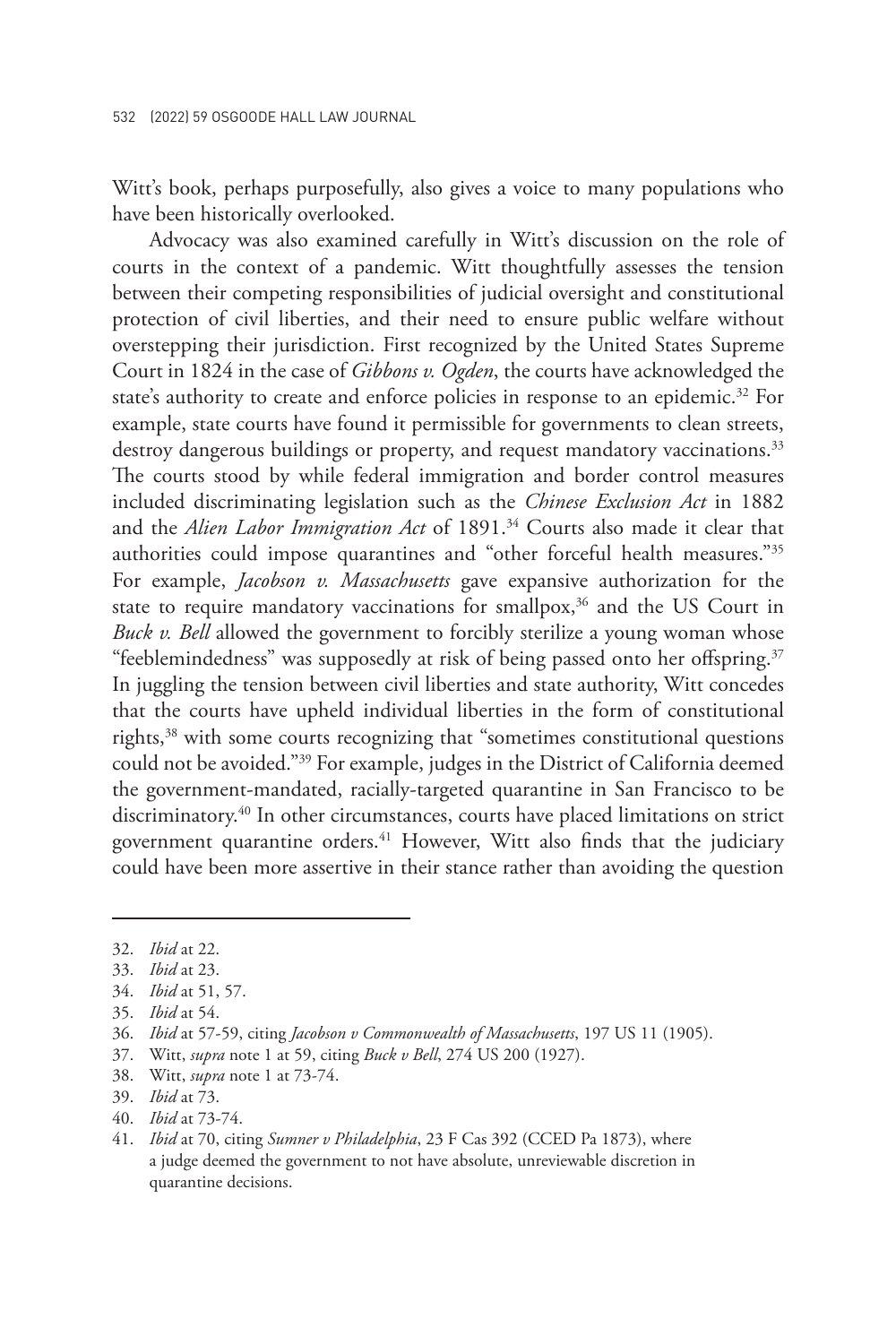of individual liberties.<sup>42</sup> He points out that throughout history "judges could acknowledge the demands of state emergency powers without having to decide once and for all thorny questions about individual freedom.…By finding technical failures in the public health laws in the state, courts accommodated both state power and individual liberty."43 Whether or not this amounts to indifference on the part of the courts or a reluctance to decide whether civil liberties take precedence is unclear. Interestingly, Witt mentions that individual jurists have actually been found to voice opinions that generally "plac[e] social solidarity over individual liberty."<sup>44</sup> Therefore, when describing the relationship between the competing perspectives, Witt concludes that the role of civil liberties are not "trumps" over seemingly oppressive public health policies but rather "guidelines by which courts have navigated enduring questions about individual rights and collective well-being."45

The courts have also played a role in enforcing the division of governmental powers between the state and the federal government, which Witt confirms is one of the reasons why there has been a lack of federal oversight and disjointed policies between different states in the time of COVID-19.46 The courts have defined the federal government's "plenary" and interstate commerce powers over questions of immigration,<sup>47</sup> and the power of the states to enact public health mandates.<sup>48</sup> According to Witt, this division of power has resulted in the lack of a cohesive, coordinated public health strategy, which has similarly been raised as a concern across Canada's provinces and territories.<sup>49</sup> Interprovincial (and territorial) discrepancies become acutely visible when we look at another vulnerable group in the context of COVID-19: elderly residents in the Long-Term Care (LTC) sector. In Canada, at one point during the early peak of the pandemic, more than

<sup>42.</sup> Witt, *supra* note 1 at 72. It should be noted that Witt does discuss the importance of the judiciary deferring to scientific experts in matters of public health, as "[c]ourts are ill-trained to make hard judgments about the course of an infectious disease" (*ibid* at 81).

<sup>43.</sup> *Ibid* at 72.

<sup>44.</sup> *Ibid* at 82.

<sup>45.</sup> *Ibid* at 83.

<sup>46.</sup> *Ibid* at 111.

<sup>47.</sup> See *ibid* at 4-5, 55-56, 112.

<sup>48.</sup> *Ibid* at 54.

<sup>49.</sup> For a discussion of the division of powers in the American context, see *ibid* at 109-111. For the same discussion in the Canadian context, see Marium Nur Vahed, "COVID-19 Federalism: Disparate Government Responses in Canada" (4 January 2020), online: <munkschool.utoronto.ca/covid-19-federalism-disparate-government-responses-in-canada>.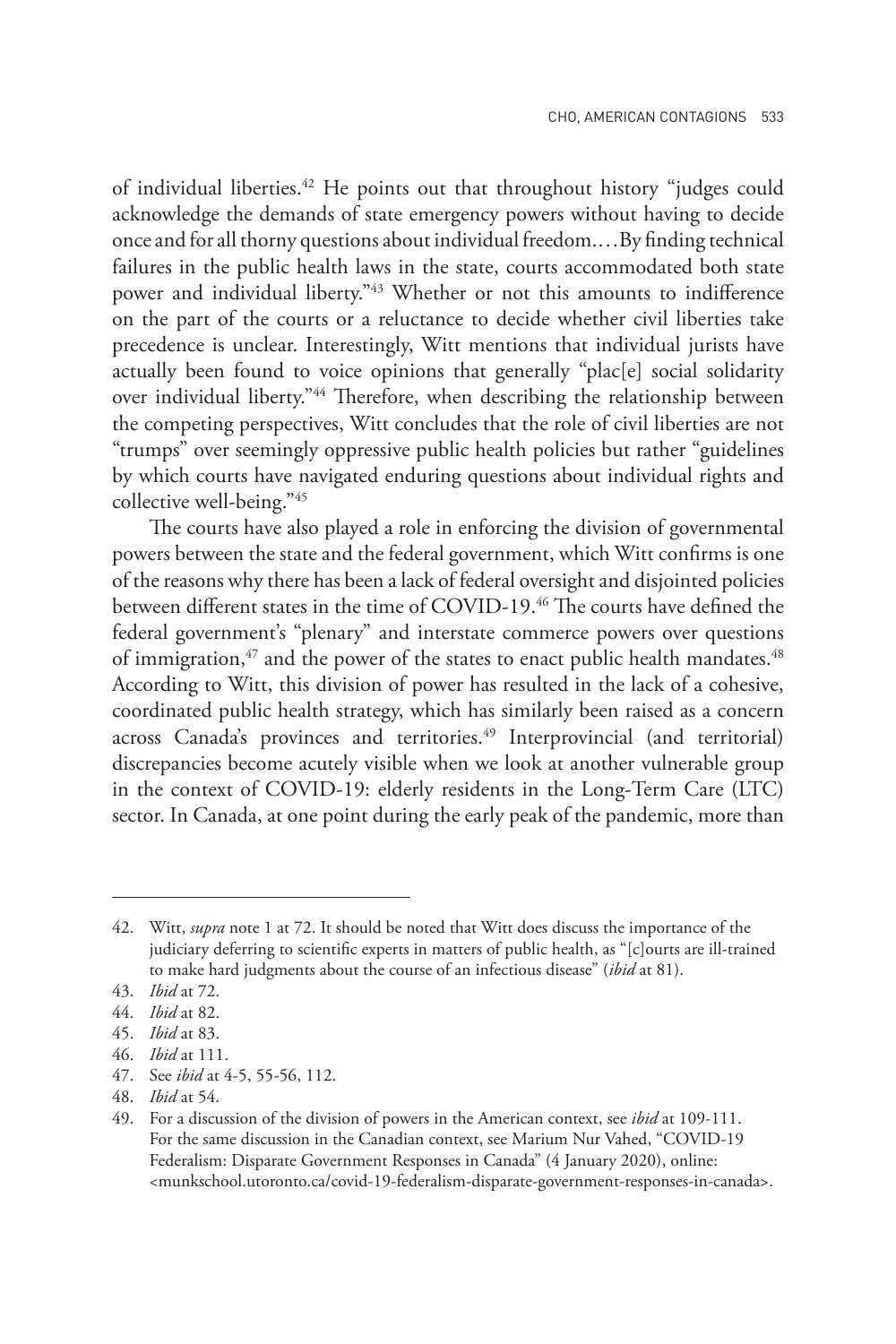80 per cent of deaths due to COVID-19 were within the LTC sector.<sup>50</sup> From the first outbreak in a Canadian LTC home on 7 March 2020<sup>51</sup> until the end of May 2020, Newfoundland and Labrador, Prince Edward Island, New Brunswick, and the territories all reported no deaths in LTC facilities, whereas over 70 per cent of all deaths in Quebec, Ontario, and Alberta, and 97 per cent in Nova Scotia were in LTC facilities.<sup>52</sup> These discrepancies have been partially attributed to the differing policies implemented by different provincial governments and the timeliness with which they exercised stricter measures.<sup>53</sup> Notably, the contrasting approaches taken by the governments of Ontario and British Columbia have resulted in drastically different outcomes: By January 2021, Ontario had 1,160 facility outbreaks and 3,518 resident deaths, whereas British Columbia had 262 outbreaks and 773 deaths.<sup>54</sup>

Witt also points out the uniquely American, deeply partisan nature of US politics, and how it has become a driving force in the implementation of public health policy (or the lack thereof). Witt points out that the United States is undergoing a time of deep public unrest, citing the racially motivated protests surrounding George Floyd<sup>55</sup> and the rampant racism against those of Asian descent due to the "China virus."56 He contends that "the law of public health has always been political because disputes over the basic rights of individuals and the power of the state pose questions about the values by which we order our communities," and therefore government policies and US court decisions

<sup>50.</sup> See Nathan M Stall et al, "For-profit Long-term Care Homes and the Risk of COVID-19 Outbreaks and Resident Deaths" (2020) 192 CMAJ E946 at E946.

<sup>51.</sup> See Michael Liu et al, "COVID-19 in long-term care homes in Ontario and British Columbia" (2020) 192 CMAJ E1540 at E1542.

<sup>52.</sup> See Canadian Institute for Health Information, "Pandemic Experience in the Long-Term Care Sector: How Does Canada Compare With Other Countries" (June 2020) at 2, online (pdf): <www.cihi.ca/sites/default/files/document/covid-19-rapid-response-long-term-caresnapshot-en.pdf>.

<sup>53.</sup> See Liu et al, *supra* note 51; Tori Marlan, "The Avoidable Tragedy: How Canadian Public Health Failed to Curb the Carnage of COVID-19," *Capital Daily* (30 May 2020), online: <www.capitaldaily.ca/news/ preventable-tragedy-covid19-long-term-care-homes-canada-public-health>.

<sup>54.</sup> See Public Health Ontario, "Ontario Daily Epidemiologic Summary COVID-19 in Ontario: January 15, 2020 to January 27, 2021" (2021), online (pdf): <files.ontario. ca/moh-covid-19-report-en-2021-01-28.pdf>; BC Centre for Disease Control, "British Columbia (BC) COVID-19 Situation Report. Week 2: January 10–January 16, 2021" (2021) at 1, 11, online (pdf): <www.bccdc.ca/Health-Info-Site/Documents/COVID\_sitrep/ Week\_2\_2021\_BC\_COVID-19\_Situation\_Report.pdf>.

<sup>55.</sup> Witt, *supra* note 1 at 139.

<sup>56.</sup> *Ibid* at 133.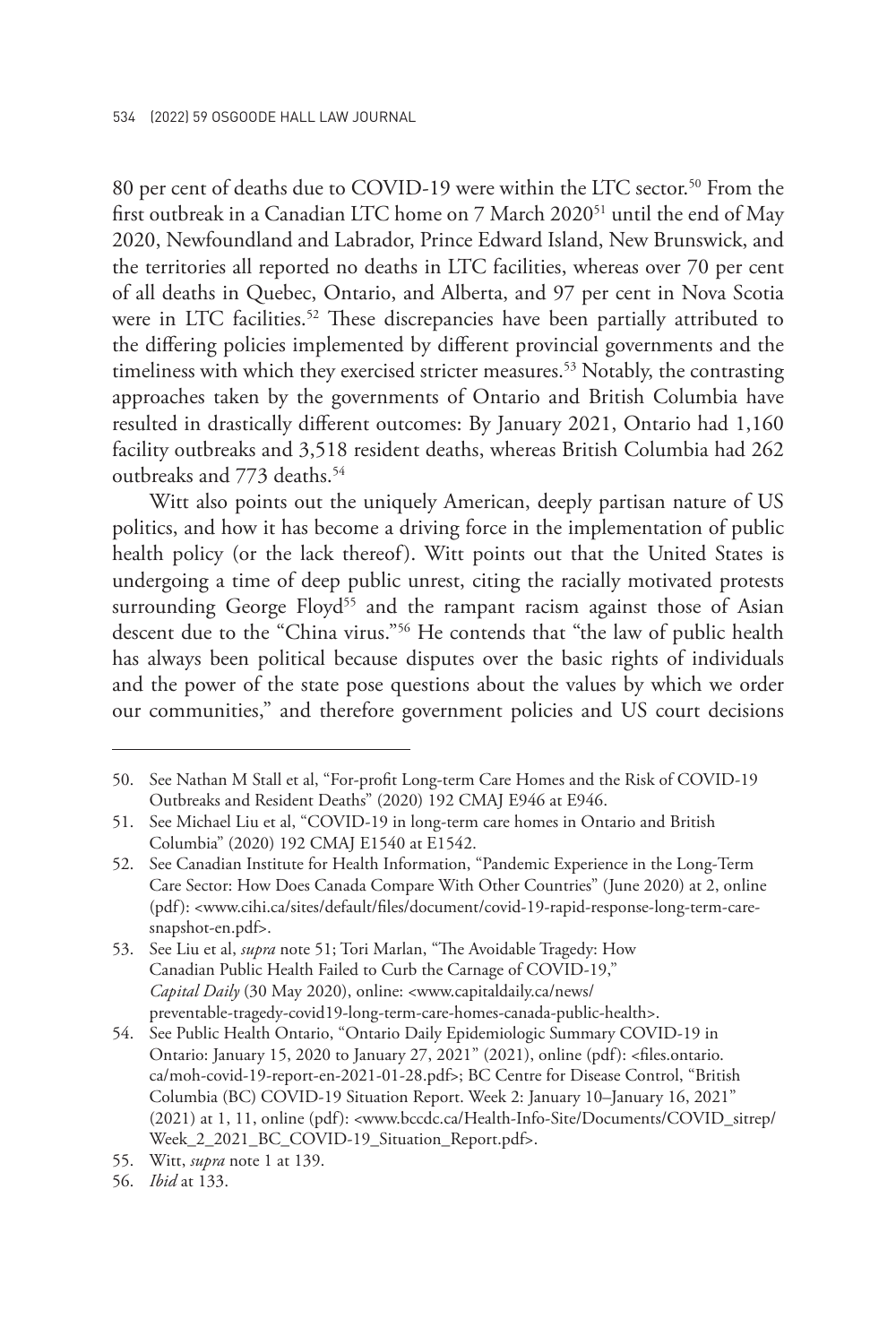have been prone to reflect the current political and often religious inclinations.<sup>57</sup> Delving into politics without being overtly political, Witt tactfully but pointedly raises some of the recent issues that emerged within the controversial Trump administration. With some thinly veiled remarks about Justice Brett Kavanaugh's dissenting opinion in a religious case where he "did not address the state's concerns that worship involves extended social contact in ways that supermarket shopping does not,"58 and President Trump's role in "adding his weight to the thuggish attackers who had been spitting on and attacking people of Asian descent for months,"59 Witt voices some much-needed cynicism about the way those living in the United States have responded to the government. He also offers some thoughts as to how we, as a society, should question the decisions of our governments and courts alike.

Witt also discusses how other areas of the law have been affected by COVID-19 and in turn have affected vulnerable populations. He declares that "the virus targeted the poor and disenfranchised because its spread was abetted by housing insecurity, economic inequities, crowded living conditions, poor access to health care, mass incarceration, and myriad other artifacts of disadvantage,"<sup>60</sup> and the law did nothing to stop it, but rather perpetuated "the divergent impacts of the coronavirus."61 He examines the bloated American prison system where "not one person in the prison system had been sentenced to be involuntarily exposed to a potentially deadly infectious disease."62 He points to laws of private property, contract, and tort which facilitated privilege, allowing white workers to self-isolate and take advantage of other resources, such as health insurance or paid sick leave, yet left many minority workers struggling to remain afloat.<sup>63</sup> He even discusses how triaging calculations and the hypothetical debate over who gets the last ventilator disproportionately disfavour lower-income communities because life expectancy, which in many ways is tied to income, affects a key component of

61. *Ibid*.

<sup>57.</sup> *Ibid* at 116.

<sup>58.</sup> *Ibid* at 119. The case referred to was *South Bay United Pentecostal Church v Gavin Newsom*, where plaintiffs sued the Governor of California claiming that the restrictions placed on religious gatherings (permitting only the lower of 25 per cent of legal occupancy or one hundred attendees) due to COVID-19 measures violated their right to religious freedom. See 590 US (2020). The Court ultimately found by a slim five-judge majority that they would not intervene in the COVID-19 orders. See Witt, *supra* note 1 at 117-18.

<sup>59.</sup> *Ibid* at 134.

<sup>60.</sup> *Ibid* at 128.

<sup>62.</sup> *Ibid* at 124.

<sup>63.</sup> *Ibid* at 129-31.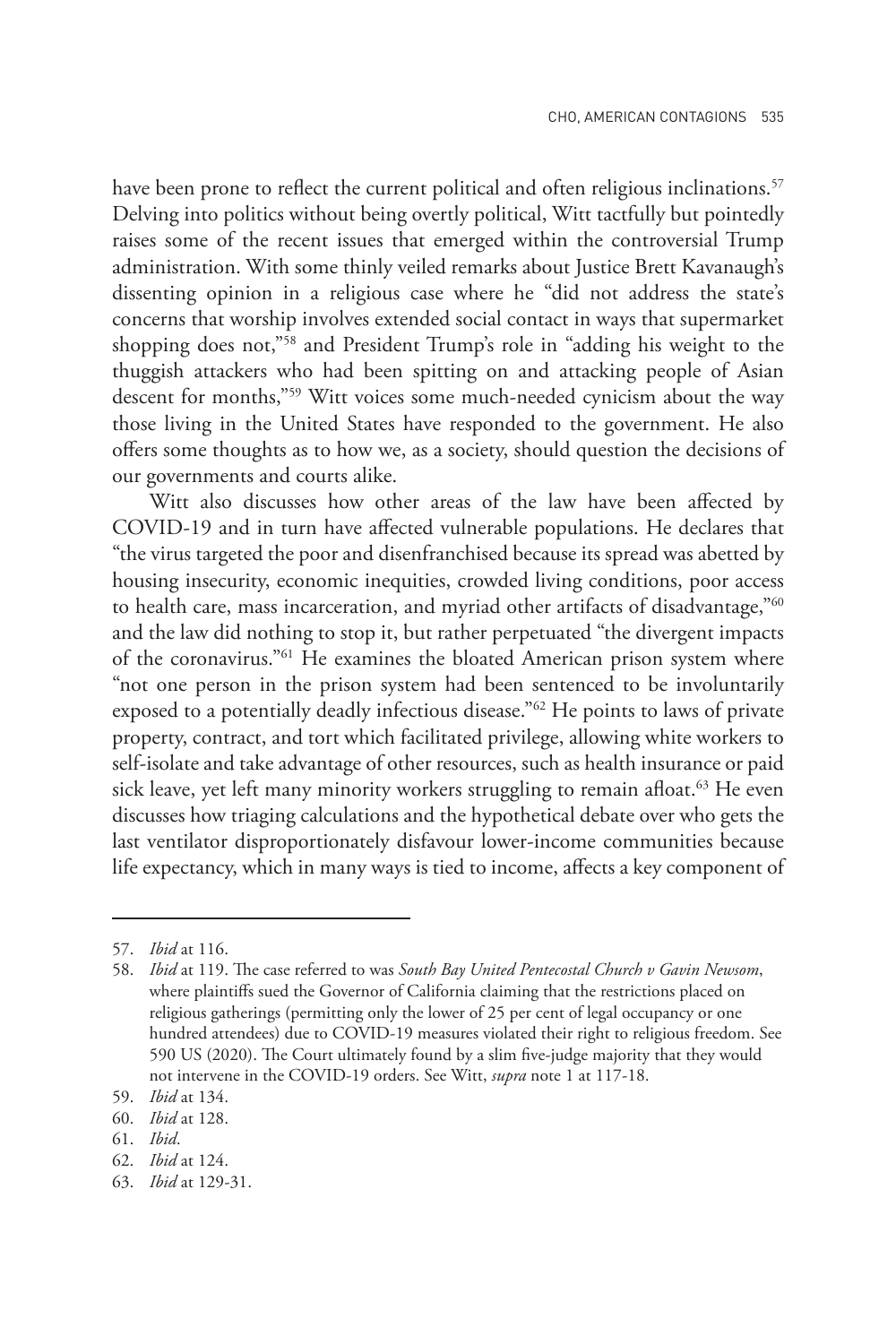the calculation.<sup>64</sup> Finally, Witt argues that intellectual property laws inadvertently result in the "double-edged sword" of producing powerful incentives for firms to create life-saving medicines but in the process exclude the people who need them the most from accessing them.<sup>65</sup> This is a very pertinent issue considering the ongoing developments in the administration of the COVID-19 vaccination and the implications of national vaccination shortages.<sup>66</sup>

Witt's takeaway point and underlying theme throughout is that

[a] decent society that relies in ordinary times on private property and the market to create and distribute wealth and flourishing must have legal arrangements that are up to the task of providing for basic needs in crisis times. Therein lies the wisdom in the ancient Ciceronian idea that the health of the people is the supreme law. American legal rules and institutions utterly failed to enact this moral imperative in the coronavirus pandemic.<sup>67</sup>

Witt's book is not a deep dive into any one particular issue within the context of COVID-19 and the law, but that is also why it is so provocative. Its overarching view of multiple areas of the law identifies the glaring reality that every area of the law has played its part in oppressing vulnerable populations in the context of public health, and therefore every person has a responsibility to advocate for counteraction.

At its heart*, American Contagions* is a call to action, as Witt warns that "[e]ach new infection presents a risk of entrenching existing inequities."68 By pointing out the insidious nature of the biased beliefs surrounding law in the context of healthcare, Witt challenges the public to compel both the judiciary and policymakers to choose between perpetuating historical imbalances and advocating for change. He poignantly states that "calamity can be an occasion for

<sup>64.</sup> *Ibid* at 131-32. "[Q]uality-adjusted life years" (QALY) takes into account life expectancy which is lower in low-income communities with poor medical care and thus "[t]riaging systems reproduced and reflected discriminations that had helped cause disparate health and life expectancies in the first place" (*ibid* at 132).

<sup>65.</sup> *Ibid* at 100-104.

<sup>66.</sup> See Graham Slaughter, "Explained: What the Pfizer shortage means for Canada's vaccine rollout," *CTV News* (26 January 2021), online: <www.ctvnews.ca/health/coronavirus/ explained-what-the-pfizer-shortage-means-for-canada-s-vaccine-rollout-1.5283261>. Canada alone has invested over \$1 billion in purchase agreements to secure enough COVID-19 vaccines. See Government of Canada, "Procuring Vaccines for COVID-19" (last visited 30 Jan 2021), online: <web.archive.org/web/20201217201035/https://www.canada.ca/en/ public-services-procurement/services/procuring-vaccines-covid19.html>.

<sup>67.</sup> *Ibid* at 132-33.

<sup>68.</sup> *Ibid* at 140.